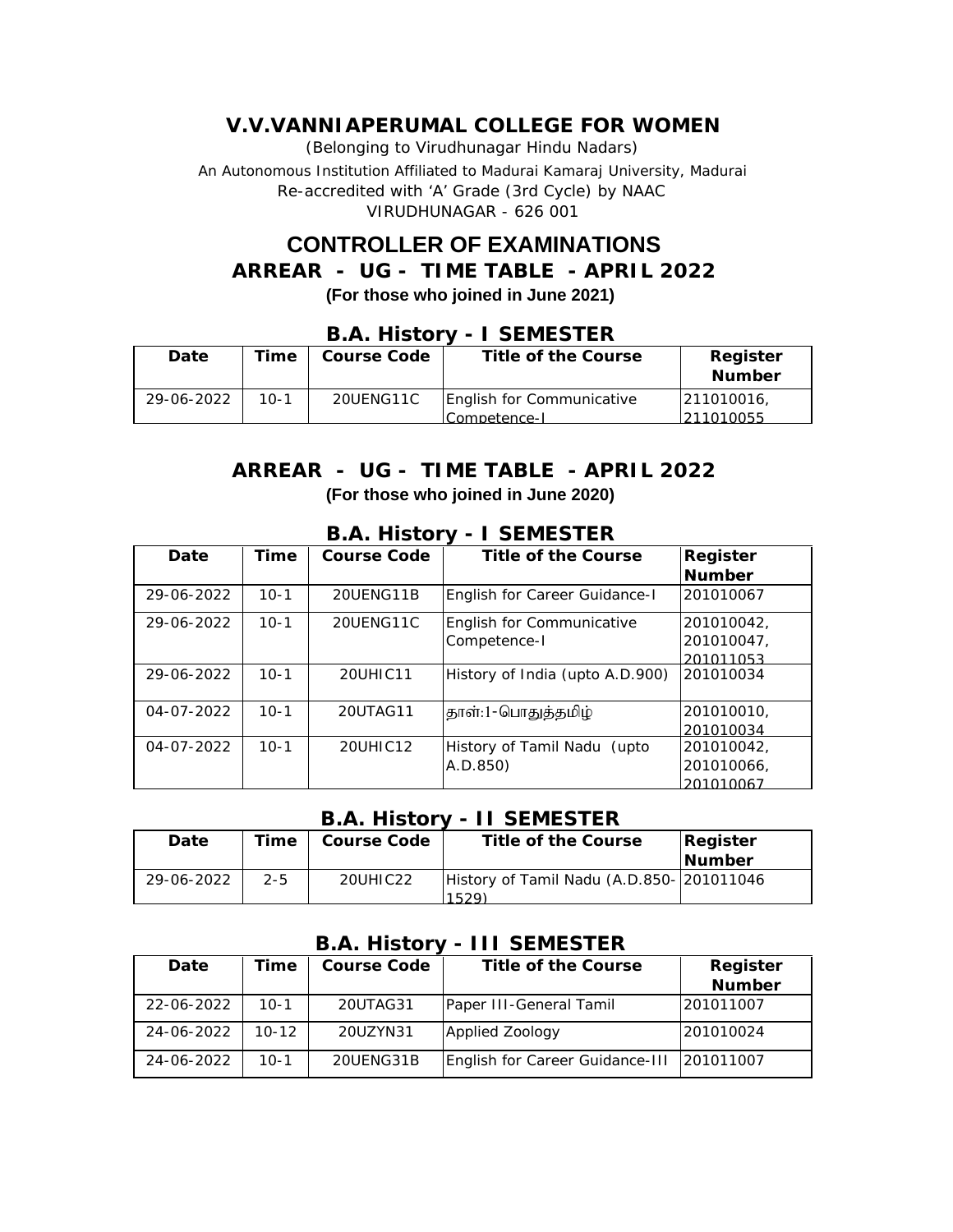#### **B.A. History - III SEMESTER**

| Date             | Time     | Course Code | Title of the Course                        | Register<br>Number |
|------------------|----------|-------------|--------------------------------------------|--------------------|
| 27-06-2022       | $10-1$   | 20UHIC31    | History of India<br>$(A.D.1761-1947)$      | 201011007          |
| 29-06-2022       | $10-1$   | 20UHIC32    | History of Tamil Nadu<br>$(A.D.1529-1800)$ | 201011007          |
| $01 - 07 - 2022$ | $10 - 1$ | 20UHIA31    | General Economics-I                        | 201011007          |
| 04-07-2022       | $10-12$  | 20UTAN31    | இக்கால நீதி<br>இலக்கியம்                   | 201011007          |

# **(For those who joined in June 2019) ARREAR - UG - TIME TABLE - APRIL 2022**

|--|

| Date       | Time   | Course Code | Title of the Course                       | Register<br>INumber |
|------------|--------|-------------|-------------------------------------------|---------------------|
| 25-06-2022 | $10-1$ | 18UENG11C   | English for Communicative<br>Comnetence-l | 191011030           |

#### **B.A. History - III SEMESTER**

| Date       | Time      | Course Code     | Title of the Course   | Register      |
|------------|-----------|-----------------|-----------------------|---------------|
|            |           |                 |                       | <b>Number</b> |
| 02-07-2022 | $10 - 12$ | 18UTAN31        | இக்கால நீதி இலக்கியம் | 191010013     |
| 02-07-2022 | $10 - 12$ | <b>18UCFN31</b> | Basics of Fashion     | 191011030     |

# **B.A. History - IV SEMESTER**

| Date       | $T$ ime | Course Code | Title of the Course            | Register       |
|------------|---------|-------------|--------------------------------|----------------|
|            |         |             |                                | <b>INumber</b> |
| 23-06-2022 | $10-1$  | 18UTAG41    | <b>IPaper IV-General Tamil</b> | 191011030      |
|            |         |             |                                |                |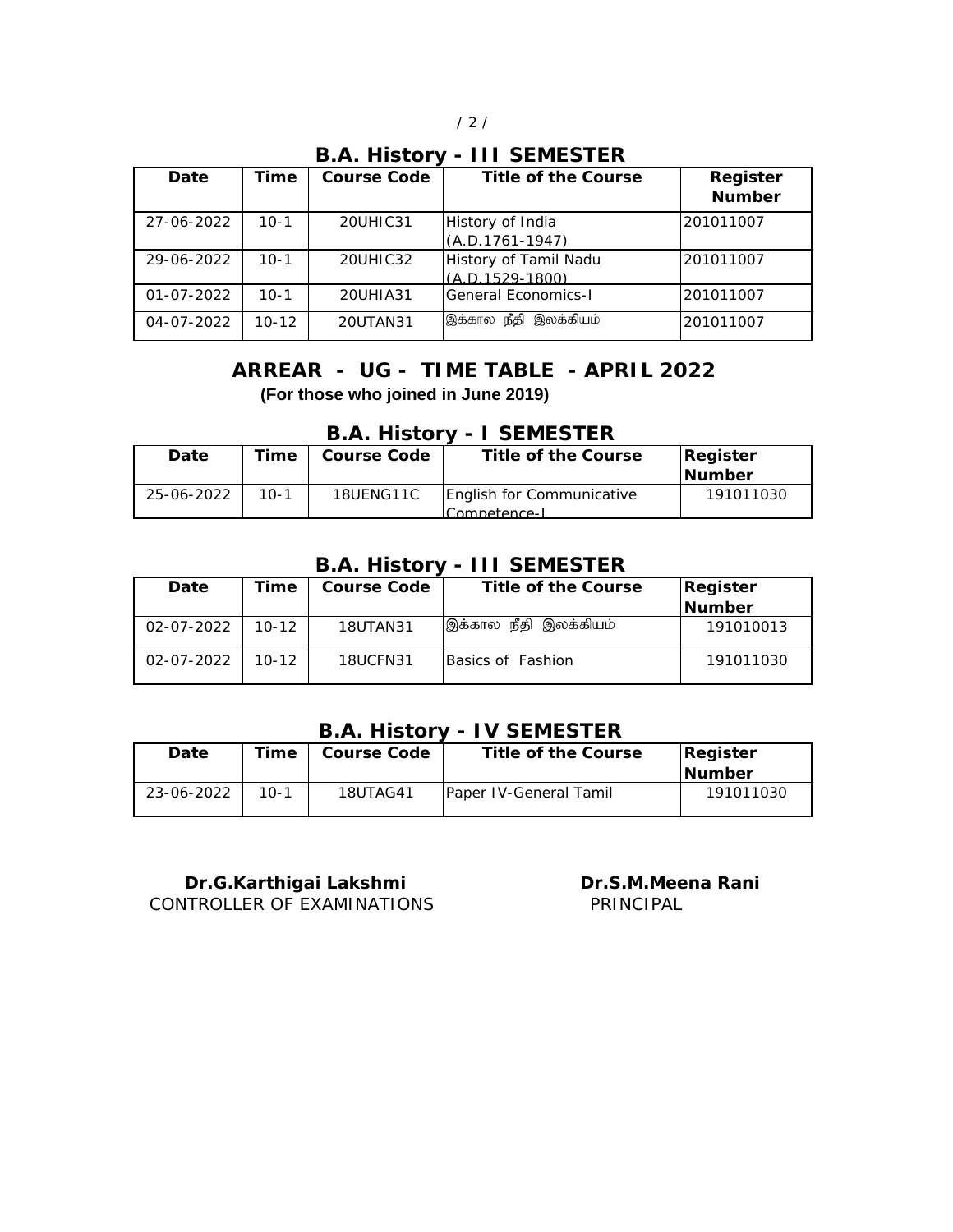(Belonging to Virudhunagar Hindu Nadars)

An Autonomous Institution Affiliated to Madurai Kamaraj University, Madurai *Re-accredited with 'A' Grade (3rd Cycle) by NAAC* VIRUDHUNAGAR - 626 001

# **ARREAR - UG - TIME TABLE - APRIL 2022 (For those who joined in June 2021)**

| Date       | Time   | Course<br>Code | D.A. LIIGIISIT - I JEIVILJI EN<br>Title of the Course | Register<br>Number |
|------------|--------|----------------|-------------------------------------------------------|--------------------|
| 25-06-2022 | $10-1$ | 20UFNC11       | <b>Short Stories</b>                                  | 211012131          |
| 04-07-2022 | 10-1   | 20UTAG11       | தாள்:1-பொதுத்தமிழ்                                    | 211012131          |

## **B.A. English - I SEMESTER**

#### **B.A. English - I SEMESTER (For those who joined in June 2020) ARREAR - UG - TIME TABLE - APRIL 2022**

| Title of the Course                   |               |
|---------------------------------------|---------------|
|                                       | Register      |
|                                       | <b>Number</b> |
| Reading and Speaking Skills 201012169 |               |
|                                       |               |

## **ARREAR - UG - TIME TABLE - APRIL 2022 (For those who joined in June 2019)**

**B.A. English - I SEMESTER**

| Date             | 'ime      | Course          | Title of the Course         | Register  |
|------------------|-----------|-----------------|-----------------------------|-----------|
|                  |           | Code            |                             | Number    |
| $02 - 07 - 2022$ | $10 - 12$ | <b>18UENS51</b> | <b>IPresentation Skills</b> | 191012176 |

#### **READMISSION - ARREAR - III UG - TIME TABLE - APRIL 2022 (For those who joined in June 2017)**

#### **B.A. English - II SEMESTER**

| Date       | 'ime      | Course          | Title of the Course   | Register  |  |
|------------|-----------|-----------------|-----------------------|-----------|--|
|            |           | Code            |                       | Number    |  |
| 05-07-2022 | $10 - 12$ | <b>18UENS21</b> | <b>Writing Skills</b> | 171012018 |  |

#### **B.A. English - IV SEMESTER**

|            |      | ------------- | .                         |               |
|------------|------|---------------|---------------------------|---------------|
| Date       | -ime | Course        | Title of the Course       | Register      |
|            |      | Code          |                           | <b>Number</b> |
| 02-07-2022 | 10-1 | 18UENA41      | Social History of England | 171012018     |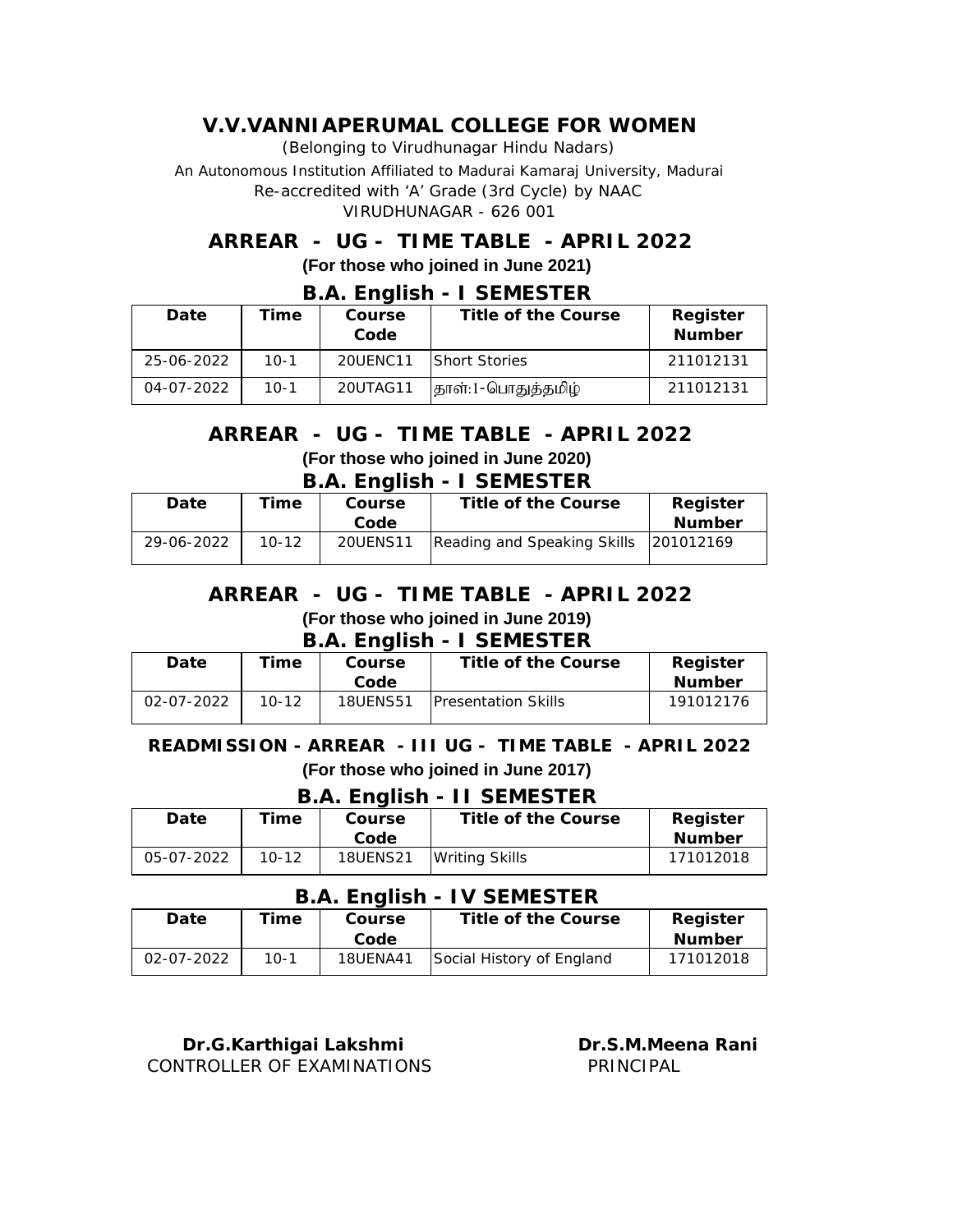# **ARREAR - UG - TIME TABLE - APRIL 2022 (For those who joined in June 2021)**

| Date             | Time   | Course    | Title of the Course                       | Register   |
|------------------|--------|-----------|-------------------------------------------|------------|
|                  |        | Code      |                                           | Number     |
| 22-06-2022       | $10-1$ | 20UTAC11  | இலக்கியம்<br>இக்கால                       | 211013018  |
| 28-06-2022       | $10-1$ | 20UTAC12  | இலக்கணம்-நன்னூல்<br>எழுத்ததிகாரம்         | 211013018, |
|                  |        |           |                                           | 211013053  |
| 29-06-2022       | $10-1$ | 20UENG11C | English for Communicative<br>Competence-I | 211013018  |
| $04 - 07 - 2022$ | $10-1$ | 20UTAG11  | தாள்:1-பொதுத்தமிழ்                        | 211013017, |
|                  |        |           |                                           | 211013018  |
| 06-07-2022       | $10-1$ | 20UTAA11  | தமிழக வரலாறும் பண்பாடும்                  | 211013018  |

#### **B.A. Tamil - I SEMESTER**

### **ARREAR - UG - TIME TABLE - APRIL 2022 (For those who joined in June 2020)**

| Date       | Time     | Course   | Title of the Course                 | Register  |  |
|------------|----------|----------|-------------------------------------|-----------|--|
|            |          | Code     |                                     | Number    |  |
| 22-06-2022 | $10-1$   | 20UTAC11 | இக்கால இலக்கியம்                    | 201013035 |  |
| 29-06-2022 | $10-1$   |          | 20UENG11C English for Communicative | 201013012 |  |
|            |          |          | Competence-I                        |           |  |
| 06-07-2022 | $10 - 1$ | 20UTAA11 | பண்பாடும்<br>தமிழக வரலாறும்         | 201013035 |  |

### **B.A. Tamil - I SEMESTER**

#### **B.A. Tamil - II SEMESTER**

| Date             | īme     | Course   | Title of the Course    | Register  |
|------------------|---------|----------|------------------------|-----------|
|                  |         | Code     |                        | Number    |
| 22-06-2022       | $2 - 5$ | 20UTAG21 | Paper II-General Tamil | 201013012 |
| $04 - 07 - 2022$ | $2 - 4$ | 20UTAS21 | இதழியல்                | 201013012 |
| 06-07-2022       | $2 - 4$ | 20UTAS22 | பெயர்ப்பியல்<br>மொமி   | 201013012 |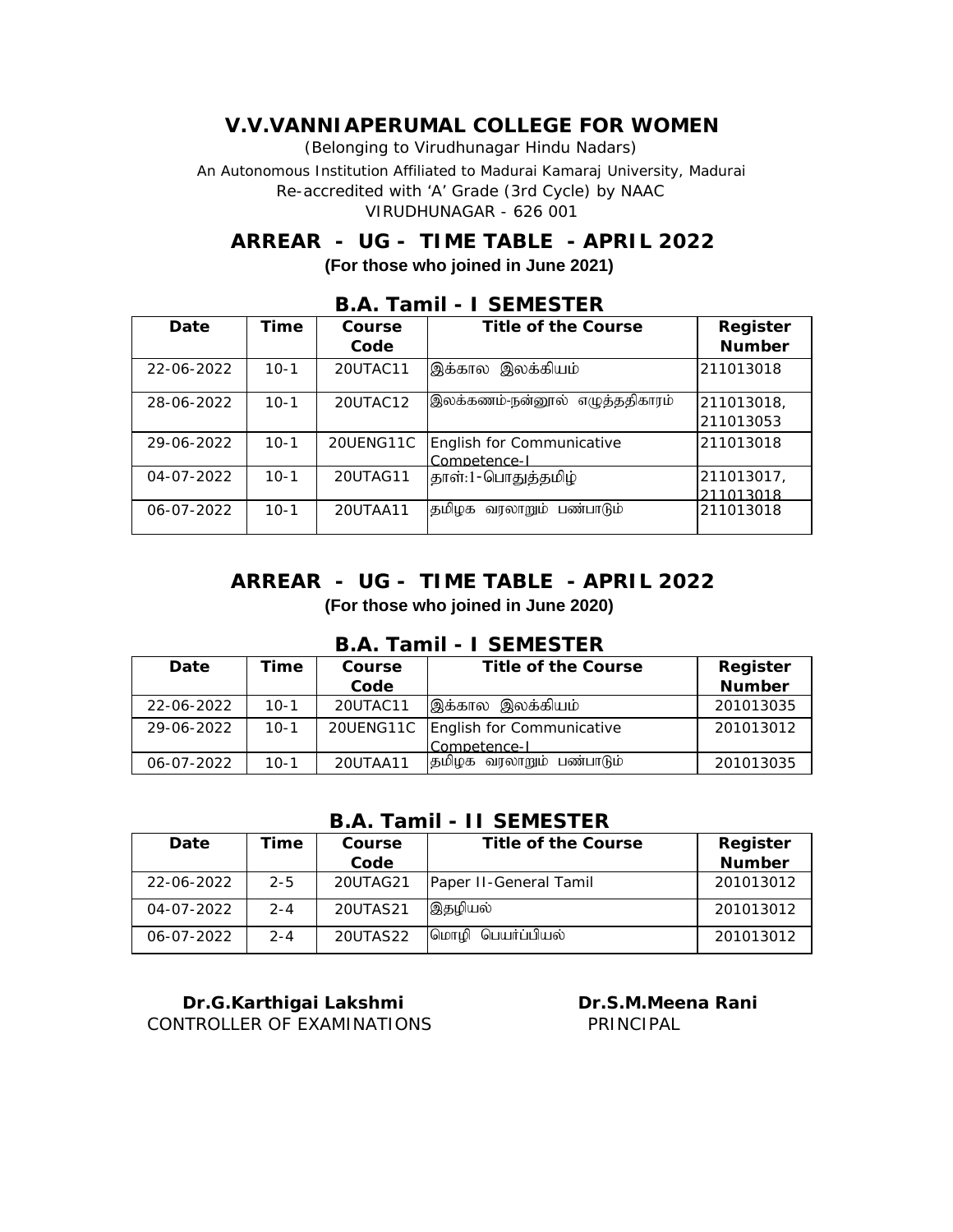# **ARREAR - UG - TIME TABLE - APRIL 2022 (For those who joined in June 2020)**

# **B.Sc. Mathematics (Self) - III SEMESTER**

| Date       | Time      | Course   | Title of the Course              | Register      |
|------------|-----------|----------|----------------------------------|---------------|
|            |           | Code     |                                  | <b>Number</b> |
| 24-06-2022 | $10 - 12$ | 20UHIN31 | History of India (upto A.D.1858) | 202014126     |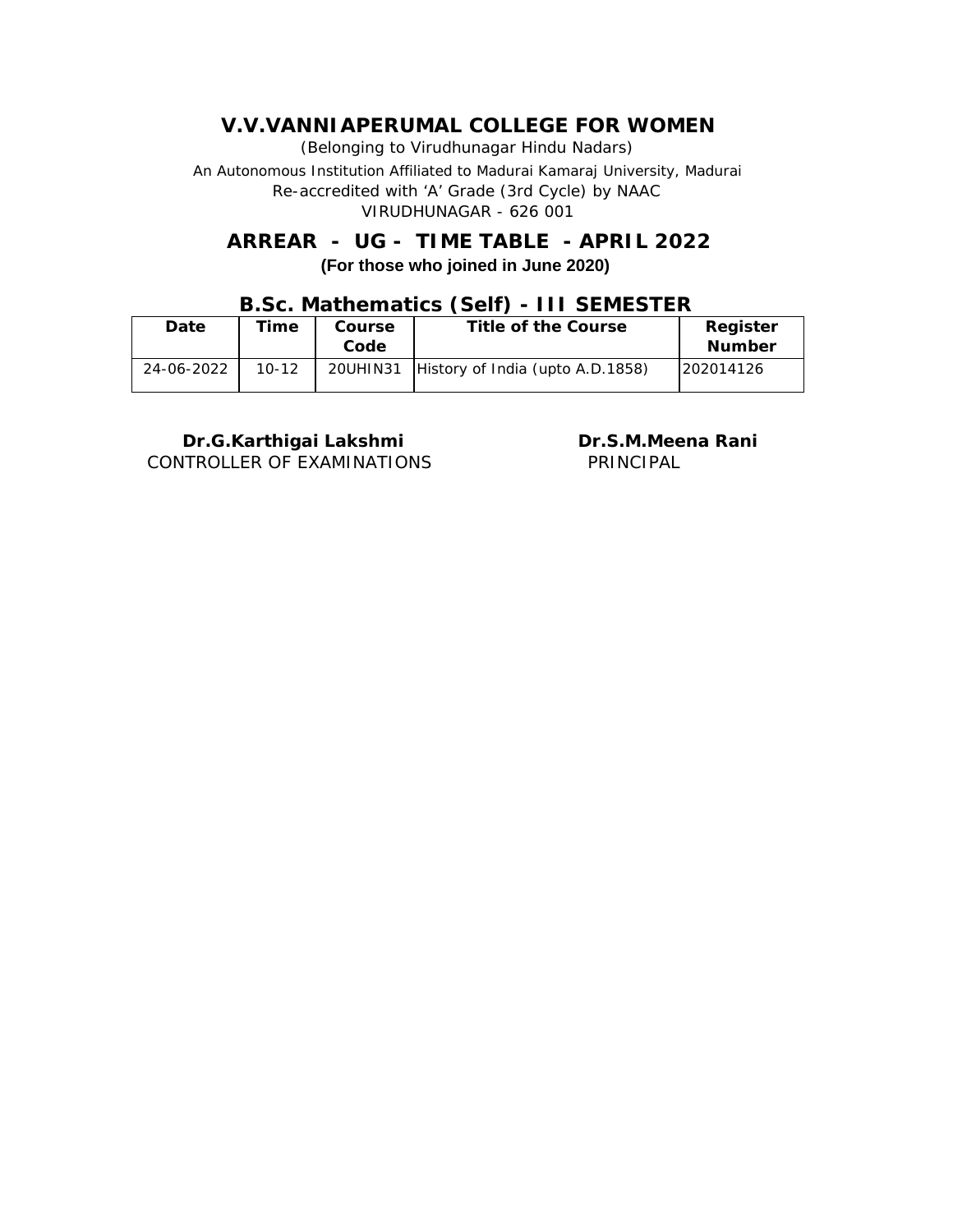(Belonging to Virudhunagar Hindu Nadars)

An Autonomous Institution Affiliated to Madurai Kamaraj University, Madurai *Re-accredited with 'A' Grade (3rd Cycle) by NAAC* VIRUDHUNAGAR - 626 001

### **(For those who joined in June 2020) ARREAR - PG - TIME TABLE - APRIL 2022**

| LI IVII.OUI LITYOIUO<br><u> 11 JENILJI LIV</u> |        |          |                              |               |  |  |
|------------------------------------------------|--------|----------|------------------------------|---------------|--|--|
| Date                                           | Time   | Course   | Title of the Course          | Register      |  |  |
|                                                |        | Code     |                              | <b>Number</b> |  |  |
| 27-06-2022                                     | $10-1$ | 20PPHE21 | Nuclear and Particle Physics | 20701410      |  |  |
|                                                |        |          |                              |               |  |  |

#### **II M.Sc. Physics - II SEMESTER**

### **(For those who joined in June 2019) ARREAR - UG - TIME TABLE - APRIL 2022**

|  | III B.Sc. Physics (Self) - III SEMESTER |  |
|--|-----------------------------------------|--|
|--|-----------------------------------------|--|

| Date       | $\tau$ ime | Course          | Title of the Course | Register  |
|------------|------------|-----------------|---------------------|-----------|
|            |            | Code            |                     | Number    |
| 28-06-2022 | $10 - 12$  | <b>18UPHS31</b> | Solar Energy        | 192016116 |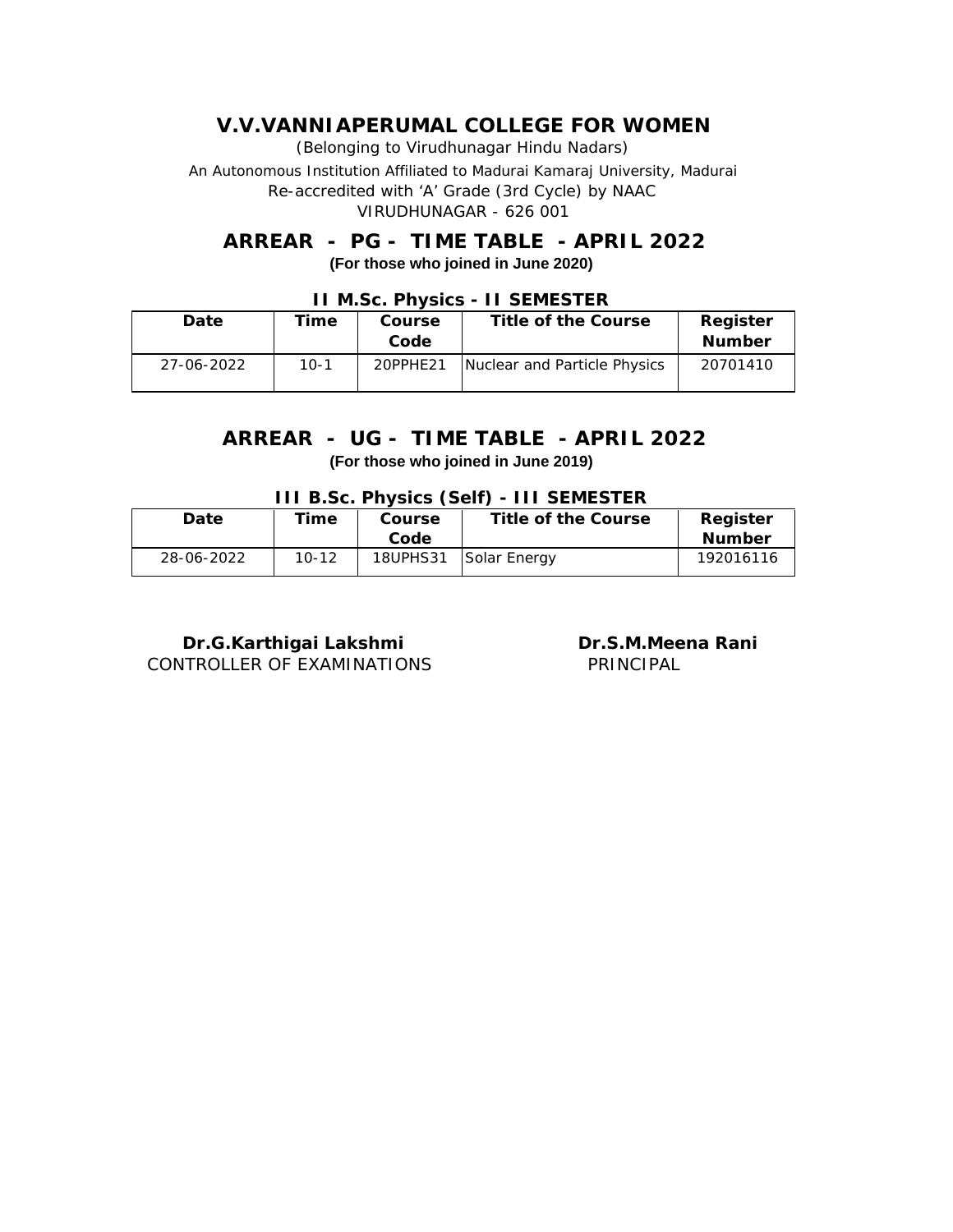(Belonging to Virudhunagar Hindu Nadars)

An Autonomous Institution Affiliated to Madurai Kamaraj University, Madurai *Re-accredited with 'A' Grade (3rd Cycle) by NAAC* VIRUDHUNAGAR - 626 001

## **ARREAR - UG - TIME TABLE - APRIL 2022 (For those who joined in June 2019)**

|            |           | $-0.001$ $-0.009$ |                           |            |
|------------|-----------|-------------------|---------------------------|------------|
| Date       | Time      | Course Code       | Title of the Course       | Register   |
|            |           |                   |                           | Number     |
| 02-07-2022 | $10 - 12$ | <b>18UENN31</b>   | English for Professions-I | 192018024  |
| 05-07-2022 | $10 - 12$ | 18UZYS31          | Aquaculture               | 192018009, |
|            |           |                   |                           | 192018024  |
|            |           |                   |                           |            |

#### **B.Sc. Zoology - III SEMESTER**

#### **B.Sc. Zoology - IV SEMESTER**

| Date       | Time      | ັ<br>Course Code | Title of the Course | Register<br>Number |
|------------|-----------|------------------|---------------------|--------------------|
| 30-06-2022 | $10 - 12$ | 18UZYS41         | Beekeeping          | 192018005          |

### **B.Sc. Zoology - V SEMESTER**

| Date             | Time      | Course Code | Title of the Course              | Register  |
|------------------|-----------|-------------|----------------------------------|-----------|
|                  |           |             |                                  | Number    |
| 23-06-2022       | $10 - 12$ | 18UZYS51    | Sericulture                      | 192018005 |
| 25-06-2022       | $10 - 12$ | 18UZYS52    | <b>Fundamentals of Computers</b> | 192018005 |
| $02 - 07 - 2022$ | $10 - 1$  | 18UZYC51    | Biochemistry                     | 192018005 |
| $04 - 07 - 2022$ | $10-1$    | 18UZYC52    | Animal Physiology                | 192018005 |
| 05-07-2022       | $10 - 1$  | 18UZYC53    | Evolution                        | 192018005 |
| 06-07-2022       | $10 - 1$  | 18UZYE51    | Immunology                       | 192018005 |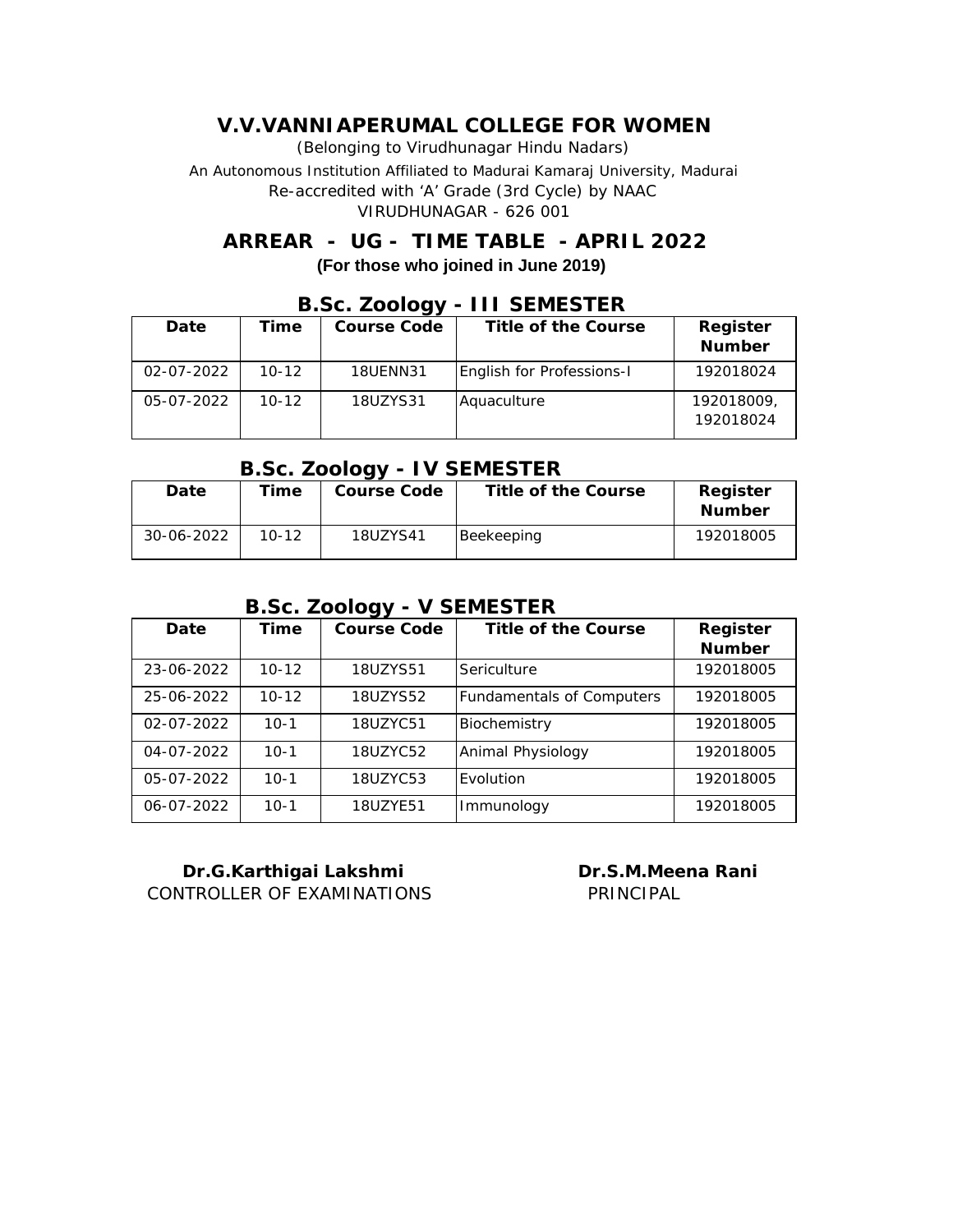**ARREAR - UG - TIME TABLE - APRIL 2022 (For those who joined in June 2020)**

|              | 5.99. DIOGITULIJU V |        |                     |                        |               |  |  |
|--------------|---------------------|--------|---------------------|------------------------|---------------|--|--|
| Date<br>Time |                     | Course | Title of the Course | Register               |               |  |  |
|              |                     |        | Code                |                        | <b>Number</b> |  |  |
|              | 01-07-2022          | $10-1$ | 20UBCC12            | Biochemical Techniques | 202021024     |  |  |

# **B.Sc. Biochemistry - I SEMESTER**

#### **B.Sc. Biochemistry - II SEMESTER**

| Date             | Гіmе    | Course<br>Code | Title of the Course | Register<br>Number |
|------------------|---------|----------------|---------------------|--------------------|
| 29-06-2022       | $2 - 5$ | 20UBCC22       | <b>IMetabolism</b>  | 202021024          |
| $04 - 07 - 2022$ | $2 - 4$ | 20UBCS21       | Endocrinology       | 202021002          |

### **(For those who joined in June 2019) ARREAR - UG - TIME TABLE - APRIL 2022**

#### **B.Sc. Biochemistry - V SEMESTER**

| Date             | $\tau$ ime | Course   | Title of the Course    | Register  |
|------------------|------------|----------|------------------------|-----------|
|                  |            | Code     |                        | Number    |
| $02 - 07 - 2022$ | $10 - 12$  | 18UBCS51 | <b>IBioinformatics</b> | 192021047 |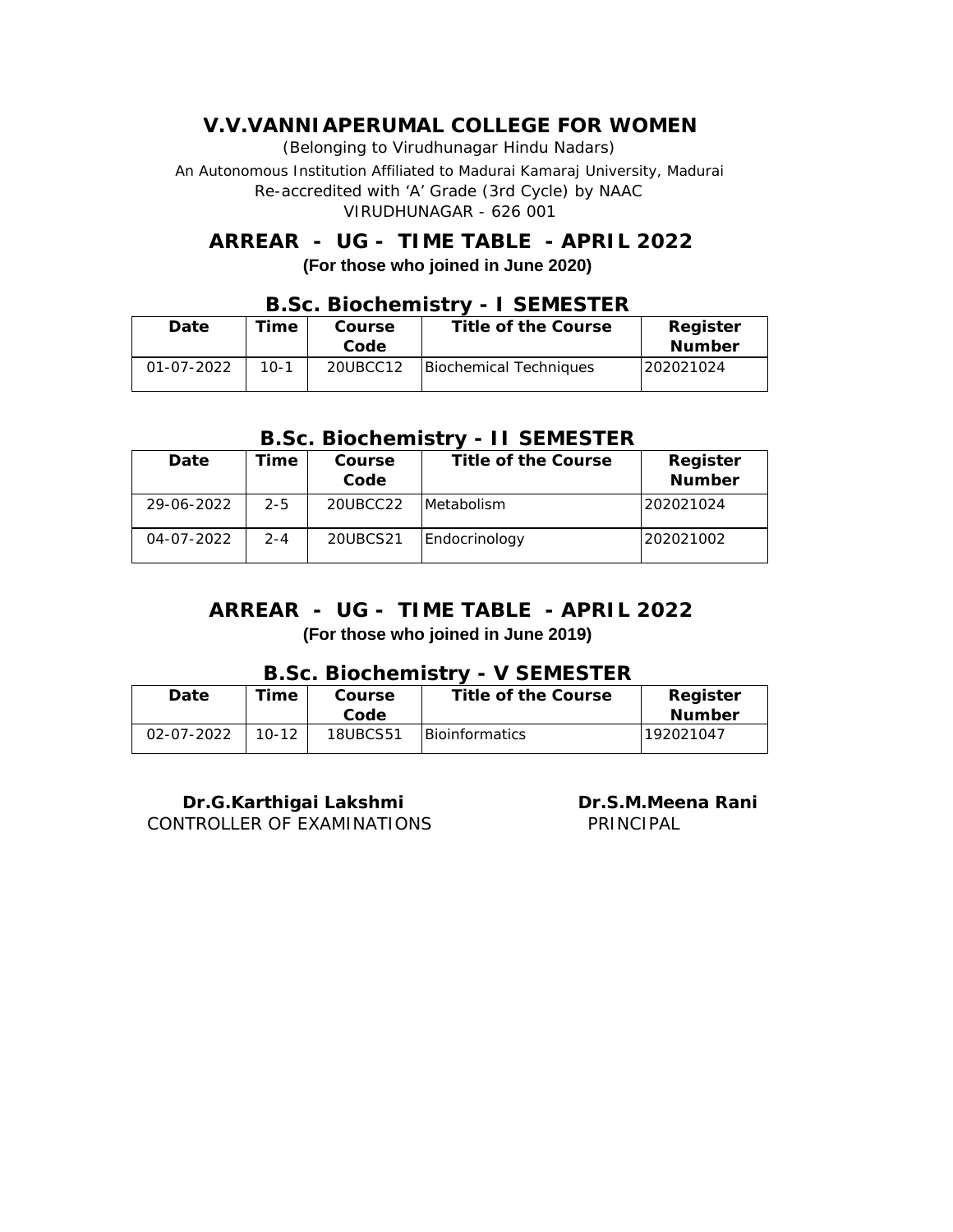**ARREAR - UG - TIME TABLE - APRIL 2022** (For those who joined in June 2020)

### **B.Sc. Computer Science (Aided) - II SEMESTER**

| Date             | Time    | Course Code | Title of the Course | Register   |
|------------------|---------|-------------|---------------------|------------|
|                  |         |             |                     | Number     |
| $01 - 07 - 2022$ | $2 - 4$ | 20UCSS21    | Digital Principles  | 1202019046 |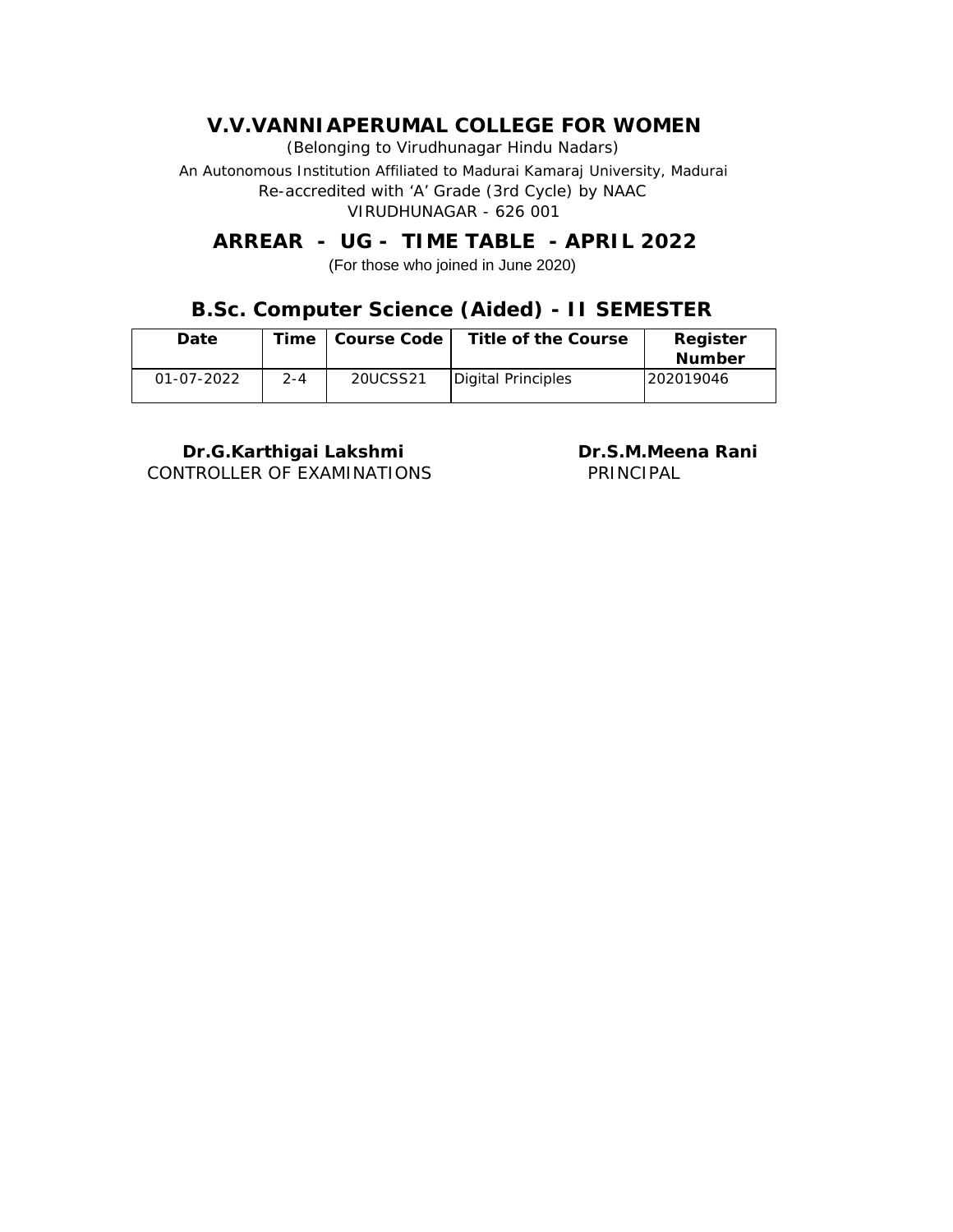(Belonging to Virudhunagar Hindu Nadars)

An Autonomous Institution Affiliated to Madurai Kamaraj University, Madurai *Re-accredited with 'A' Grade (3rd Cycle) by NAAC* VIRUDHUNAGAR - 626 001

**ARREAR - UG - TIME TABLE - APRIL 2022 (For those who joined in June 2021)**

| Date       | Time     | Course<br>Code | Title of the Course                       | Register<br><b>Number</b> |
|------------|----------|----------------|-------------------------------------------|---------------------------|
| 29-06-2022 | $10 - 1$ |                | 20UENG11B   English for Career Guidance-I | 212024134                 |

### **B.Sc. Microbiology - I SEMESTER**

### **ARREAR - UG - TIME TABLE - APRIL 2022 (For those who joined in June 2019)**

#### **B.Sc. Microbiology - IV SEMESTER**

| ິ          |           |          |                     |               |  |  |  |
|------------|-----------|----------|---------------------|---------------|--|--|--|
| Date       | Time      | Course   | Title of the Course | Register      |  |  |  |
|            |           | Code     |                     | <b>Number</b> |  |  |  |
| 02-07-2022 | $10 - 12$ | 18UMBS41 | Mushroom Technology | 192024127     |  |  |  |
|            |           |          |                     |               |  |  |  |

#### **READMISSION ARREAR - UG - TIME TABLE - APRIL 2022 (For those who joined in June 2019)**

#### **B.Sc. Microbiology - VI SEMESTER**

| Date       | Time   | Course   | Title of the Course       | Register      |
|------------|--------|----------|---------------------------|---------------|
|            |        | Code     |                           | <b>Number</b> |
| 04-07-2022 | $10-1$ | 15UBIA61 | Biodiversity and Resource | 172024033     |
|            |        |          | <b>Conservation</b>       |               |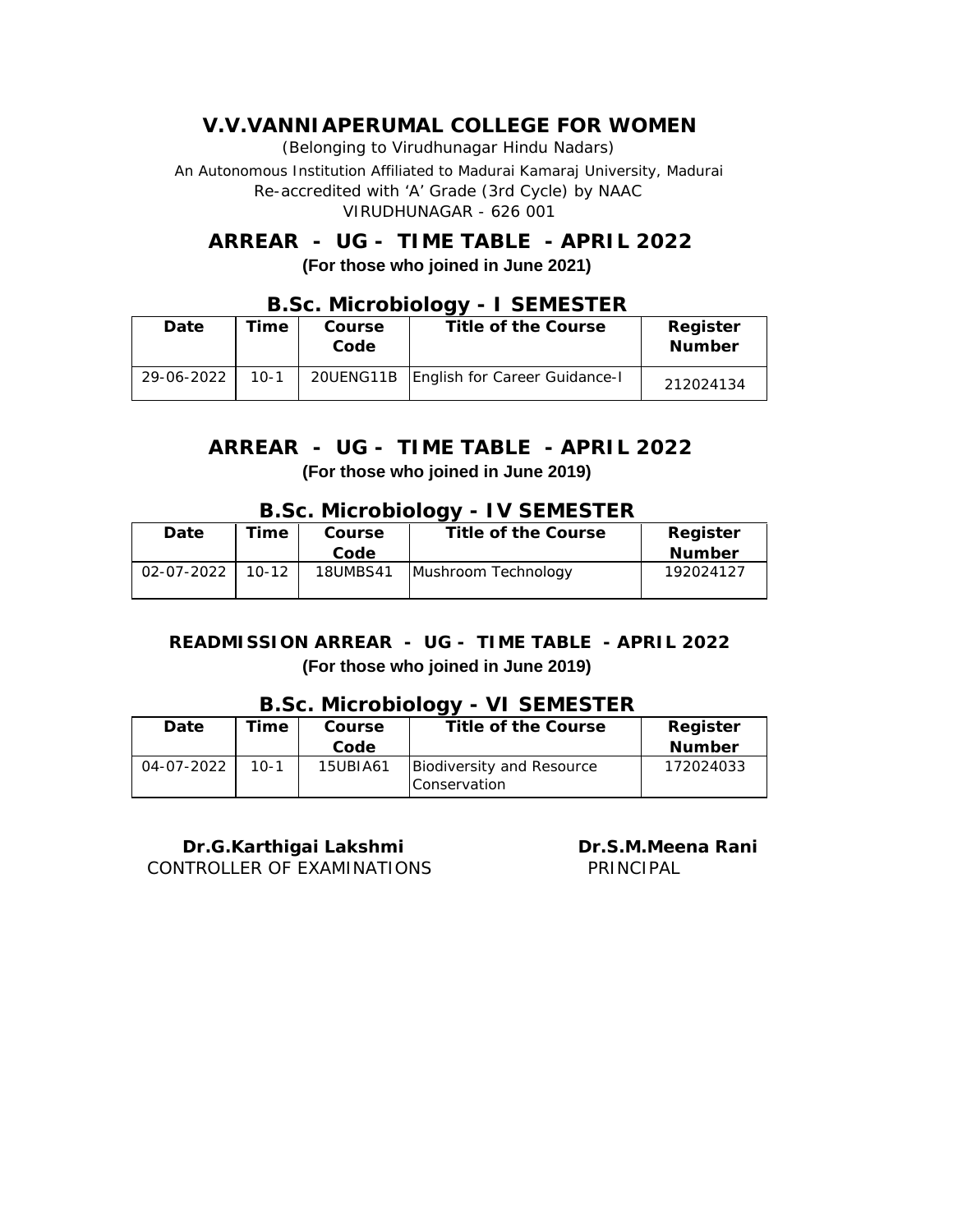# **ARREAR - PG - TIME TABLE - APRIL 2022 (For those who joined in June 2021)**

| <u> M.SC. HOME SCIENCE-NUMMUNION AND DIETELICS - I SEMESTER</u> |        |          |                                                      |                       |  |  |
|-----------------------------------------------------------------|--------|----------|------------------------------------------------------|-----------------------|--|--|
| Date                                                            | Time   | Course   | Title of the Course                                  | Register              |  |  |
|                                                                 |        | Code     |                                                      | Number                |  |  |
| 23-06-2022                                                      | 10-1   | 20PHSC11 | Principles of Food Science                           | 21702214              |  |  |
| 27-06-2022                                                      | $10-1$ | 20PHSC12 | Advanced Food Microbiology and<br><b>Food Safety</b> | 21702214,<br>21702225 |  |  |
| 04-07-2022                                                      | $10-1$ | 20PHSC13 | Applied Physiology                                   | 21702214              |  |  |

**I M.Sc. Home Science-Nutrition and Dietetics - I SEMESTER**

## **ARREAR - UG - TIME TABLE - APRIL 2022 (For those who joined in June 2019)**

| TT B.SC. HOME SCIENCE-NUTTITION and DIETETICS - I SEMESTER |        |          |                        |               |  |  |
|------------------------------------------------------------|--------|----------|------------------------|---------------|--|--|
| Date                                                       | īime   | Course   | Title of the Course    | Register      |  |  |
|                                                            |        | Code     |                        | <b>Number</b> |  |  |
| $01 - 07 - 2022$                                           | $10-1$ | 18UHSC11 | <b>IFood Science-I</b> | 192028034     |  |  |

#### **II B.Sc. Home Science-Nutrition and Dietetics - I SEMESTER**

**II B.Sc. Home Science-Nutrition and Dietetics - IV SEMESTER**

| Date                                                       | <b>fime</b> | Course          | Title of the Course | Register  |  |
|------------------------------------------------------------|-------------|-----------------|---------------------|-----------|--|
|                                                            |             | Code            |                     | Number    |  |
| 04-07-2022                                                 | $10 - 12$   | <b>18UHSS41</b> | Interior Design     | 192028034 |  |
| II B.Sc. Home Science-Nutrition and Dietetics - V SEMESTER |             |                 |                     |           |  |
| Date                                                       | Time        | Course          | Title of the Course | Register  |  |

| Date             | Time      | Course          | Title of the Course             | Register   |
|------------------|-----------|-----------------|---------------------------------|------------|
|                  |           | Code            |                                 | Number     |
| 30-06-2022       | $10-1$    | <b>18UHSC51</b> | Food Microbiology               | 192028041  |
| $01 - 07 - 2022$ | $10 - 1$  | <b>18UHSC52</b> | Food Preservation and Bakery    | 192028041  |
| $02 - 07 - 2022$ | $10 - 1$  | <b>18UHSC53</b> | Human Development               | 192028041  |
| $04 - 07 - 2022$ | $10-1$    | <b>18UHSE51</b> | Family Resource Management      | 192028041  |
| 05-07-2022       | $10 - 12$ | <b>18UHSS51</b> | Food Safety and Quality Control | 192028041  |
| $06 - 07 - 2022$ | $10 - 12$ | <b>18UHSS52</b> | Public Nutrition and Hygiene    | 192028034, |
|                  |           |                 |                                 | 192028041  |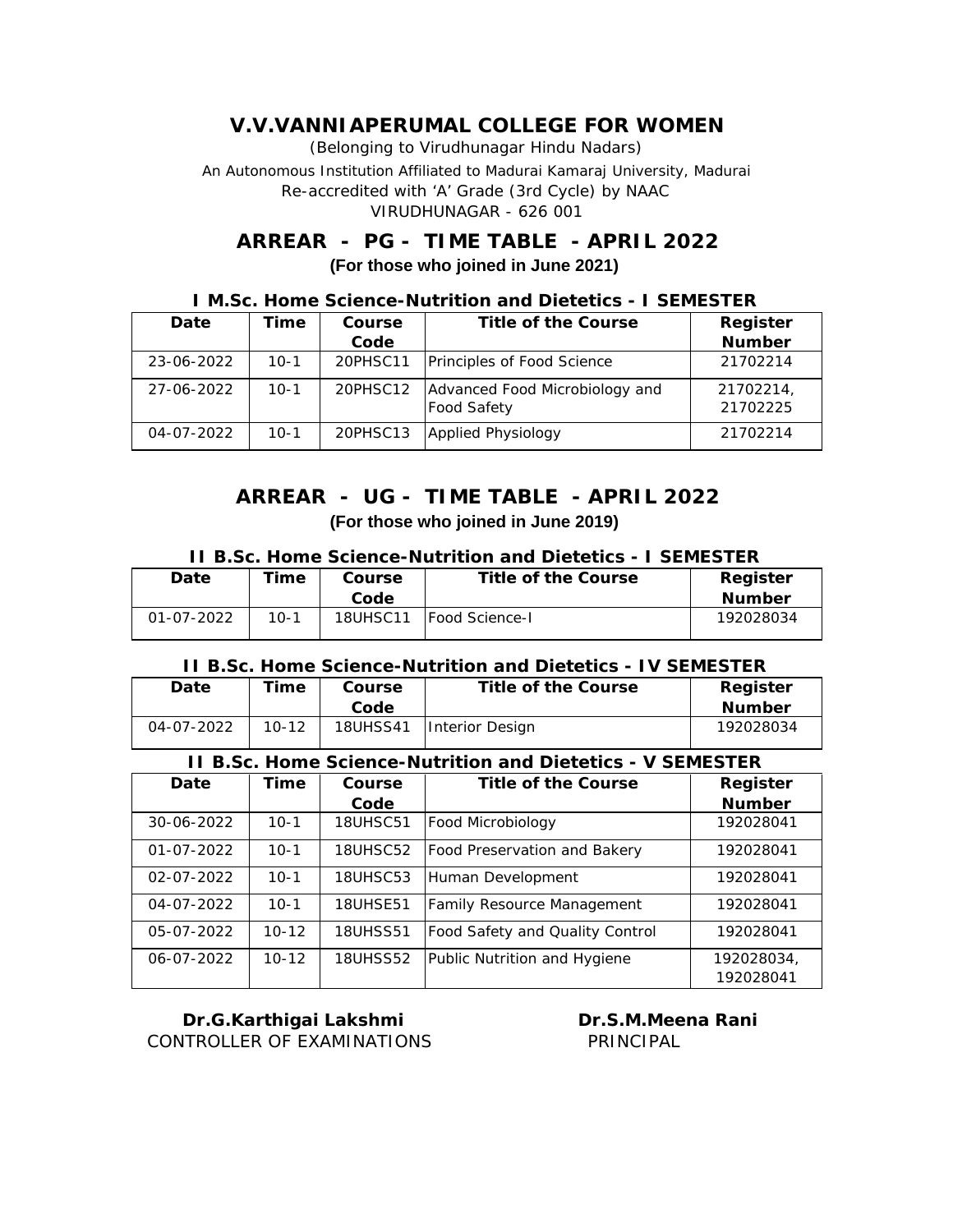# **ARREAR - UG - TIME TABLE - APRIL 2022 (For those who joined in June 2021)**

### **B.Sc. Costume Design and Fashion - I SEMESTER**

| Date       | Time     | Course<br>Code | Title of the Course                       | Register<br>Number     |
|------------|----------|----------------|-------------------------------------------|------------------------|
| 29-06-2022 | $10-1$   |                | 20UENG11B   English for Career Guidance-I | 212030115<br>212030121 |
| 04-07-2022 | $10 - 1$ | 20UHSA11       | Home Furnishing                           | 212030113              |

# **ARREAR - UG - TIME TABLE - APRIL 2022 (For those who joined in June 2019)**

#### **B.Sc. Costume Design and Fashion - IV SEMESTER**

| Date       | Time   | Course<br>Code | Title of the Course                    | Register<br><b>Number</b> |
|------------|--------|----------------|----------------------------------------|---------------------------|
| 01-07-2022 | $10-1$ | 18UCFA41       | <b>Fashion and Clothing Psychology</b> | 192030123                 |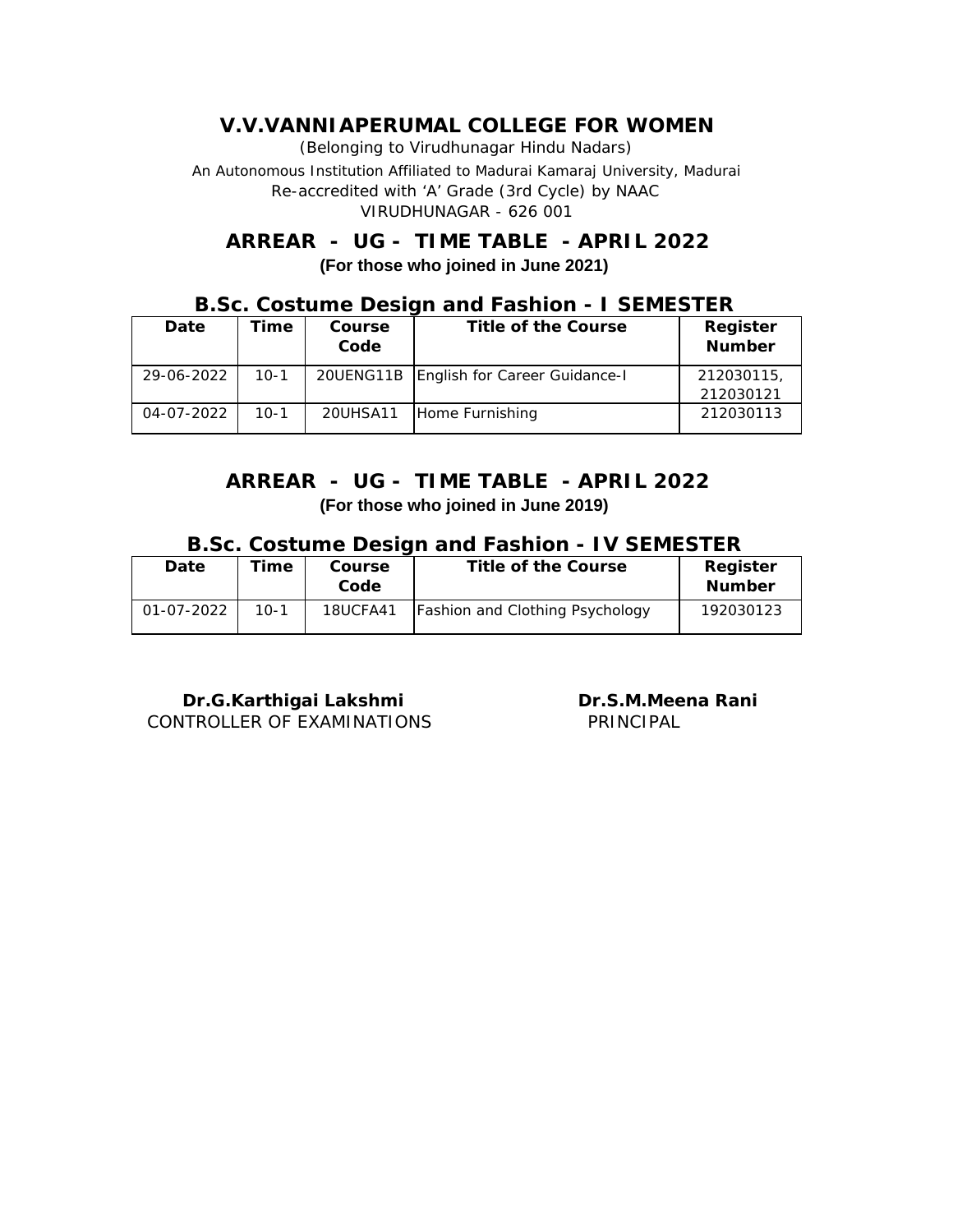(Belonging to Virudhunagar Hindu Nadars)

An Autonomous Institution Affiliated to Madurai Kamaraj University, Madurai *Re-accredited with 'A' Grade (3rd Cycle) by NAAC* VIRUDHUNAGAR - 626 001

**ARREAR - UG - TIME TABLE - APRIL 2022 (For those who joined in June 2019)**

|            |         | ----        | . <del>.</del>        |               |
|------------|---------|-------------|-----------------------|---------------|
| Date       | Time    | Course Code | Title of the Course   | Register      |
|            |         |             |                       | <b>Number</b> |
| 01-07-2022 | $10-12$ | 18UCAS41    | Computer Organization | 193026139     |

**B.C.A. - IV SEMESTER**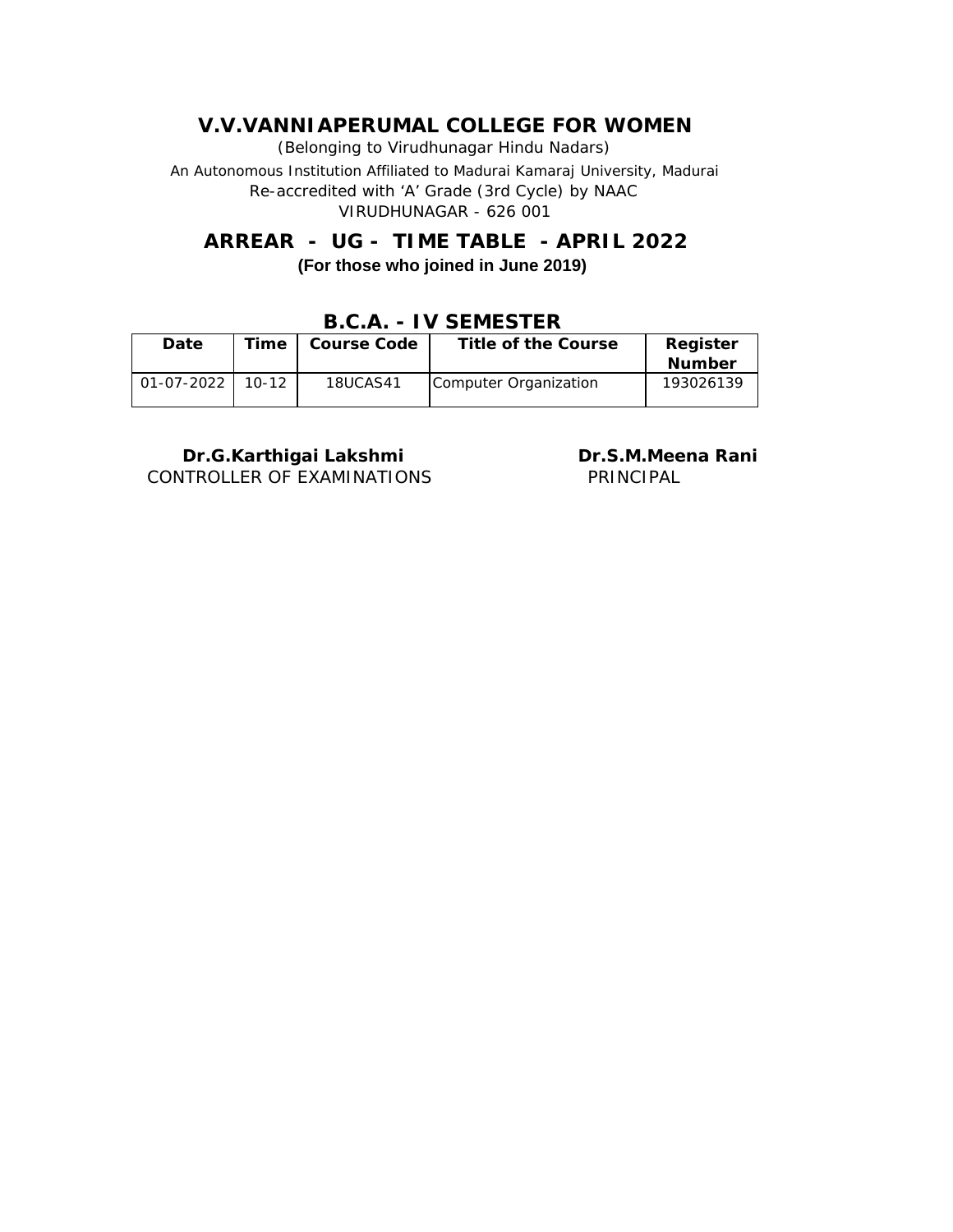(Belonging to Virudhunagar Hindu Nadars)

An Autonomous Institution Affiliated to Madurai Kamaraj University, Madurai *Re-accredited with 'A' Grade (3rd Cycle) by NAAC* VIRUDHUNAGAR - 626 001

**ARREAR - PG - TIME TABLE - APRIL 2022 (For those who joined in June 2020)**

| Date       | Time   | Course Code | Title of the Course | Register      |  |
|------------|--------|-------------|---------------------|---------------|--|
|            |        |             |                     | <b>Number</b> |  |
| 27-06-2022 | $10-1$ | 20PCOC22    | Global Marketing    | 20902014      |  |
|            |        |             |                     |               |  |

#### **II M.Com. - II SEMESTER**

### **ARREAR - UG - TIME TABLE - APRIL 2022 (For those who joined in June 2019)**

| TH D.COM. (AIGEG) - IV JEIVILJTEN |        |             |                                  |           |  |
|-----------------------------------|--------|-------------|----------------------------------|-----------|--|
| Date                              | Time   | Course Code | Title of the Course              | Register  |  |
|                                   |        |             |                                  | Number    |  |
| 23-06-2022                        | $10-1$ | 18UCOC43    | Banking Theory, Law and Practice | 194027038 |  |
| 27-06-2022                        | 10-1   | 18UCOA41    | Auditing                         | 194027038 |  |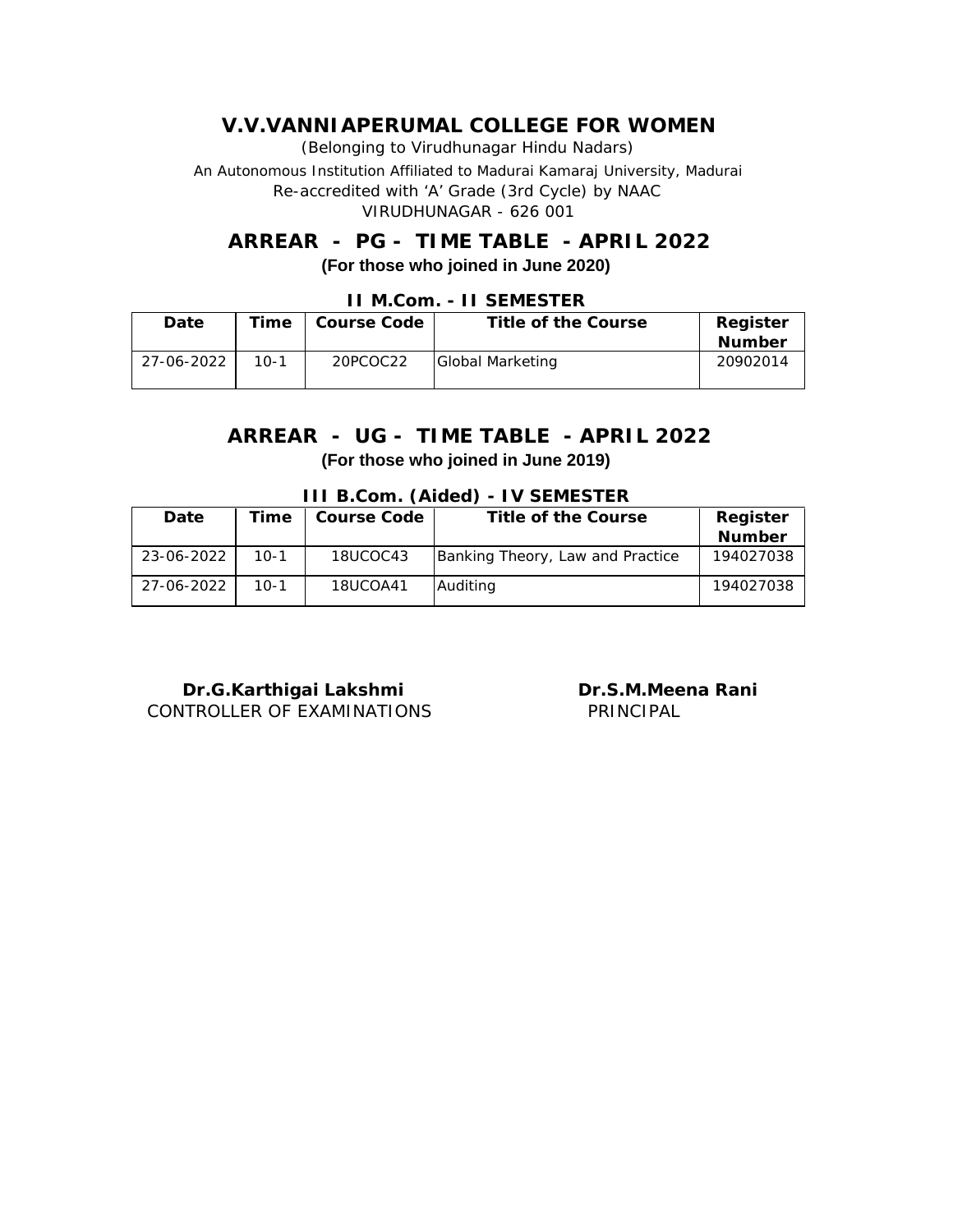(Belonging to Virudhunagar Hindu Nadars)

An Autonomous Institution Affiliated to Madurai Kamaraj University, Madurai

*Re-accredited with 'A' Grade (3rd Cycle) by NAAC*

#### VIRUDHUNAGAR - 626 001

### **ARREAR - UG - TIME TABLE - APRIL 2022**

(For those who joined in June 2021)

#### **B.Com. (Self) - I SEMESTER**

| Date       | Time   | Course<br>Code | Title of the Course  | Register Number |
|------------|--------|----------------|----------------------|-----------------|
| 24-06-2022 | $10-1$ | 20UCOT11       | Santhaiyiyal-I       | 214027124       |
| 24-06-2022 | $10-1$ | 20UCOA11       | Managerial Economics | 214027116       |

# **ARREAR - UG - TIME TABLE - APRIL 2022**

(For those who joined in June 2020)

**B.Com. (Self) - I SEMESTER**

| Date       | Time   | Coursel  | Title of the Course | Register Number |
|------------|--------|----------|---------------------|-----------------|
|            |        | Code     |                     |                 |
| 29-06-2022 | $10-1$ | 20UCOT11 | Santhaiyiyal-I      | 204027149       |

### **B.Com. (Self) - II SEMESTER**

| Date       | Time    | Course   | Title of the Course     | Register Number |
|------------|---------|----------|-------------------------|-----------------|
|            |         | Code     |                         |                 |
| 22-06-2022 | $2 - 5$ | 20UCOT21 | Santhaiyiyal-II         | 204027159       |
| 29-06-2022 | $2 - 5$ | 20UCOA21 | Economic Development of | 204027122       |
|            |         |          | India                   | 204027134       |

# **ARREAR - UG - TIME TABLE - APRIL 2022**

(For those who joined in June 2019)

#### **B.Com. (Self) - III SEMESTER**

| Date       | Time      | Course          | Title of the Course              | Register Number |
|------------|-----------|-----------------|----------------------------------|-----------------|
|            |           | Code            |                                  |                 |
| 23-06-2022 | $10 - 1$  | <b>18UCOC31</b> | Cost Accounting                  | 194027112       |
| 27-06-2022 | $10 - 1$  | 18UCOC32        | Business Statistics              | 194027112       |
| 28-06-2022 | $10 - 12$ | <b>18UCAN31</b> | <b>Fundamentals of Computers</b> | 194027112       |
| 29-06-2022 | $10 - 1$  | 18UCOA31        | Principles of Management         | 194027112       |
| 30-06-2022 | $10 - 12$ | 18UCOS31        | Soft Skills Development          | 194027112       |
| 04-07-2022 | $10 - 1$  | 18UCOC33        | <b>Business Communication</b>    | 194027112       |

### **B.Com. (Self) - IV SEMESTER**

| Date       | Time   | Course   | Title of the Course | Register Number |
|------------|--------|----------|---------------------|-----------------|
|            |        | Code     |                     |                 |
| 27-06-2022 | $10-1$ | 18UCOA41 | Auditina            | 194027134       |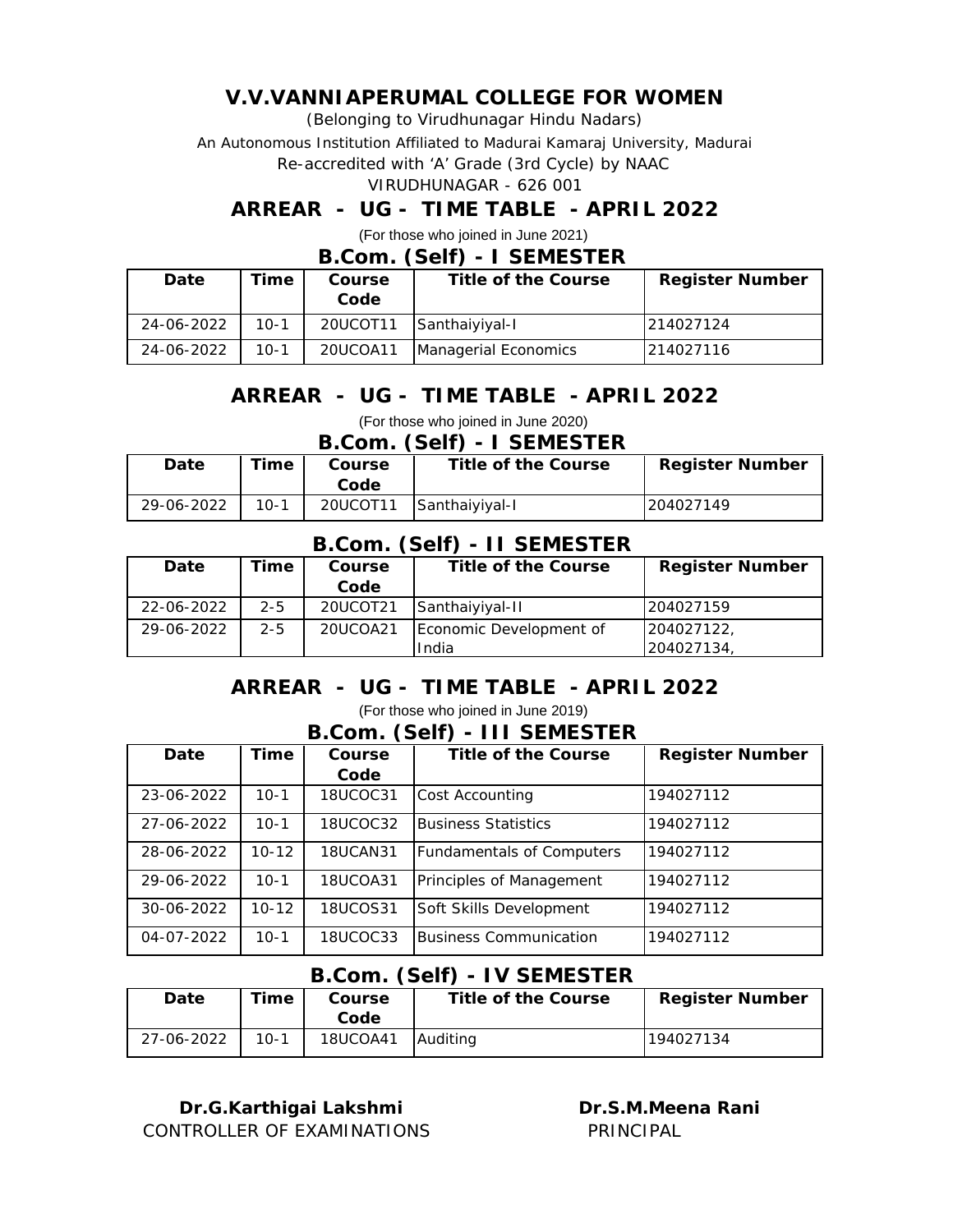# **ARREAR - UG - TIME TABLE - APRIL 2022 (For those who joined in June 2021)**

| Date       | 'ime   | Course<br>Code | Title of the Course         | Register<br>Number      |
|------------|--------|----------------|-----------------------------|-------------------------|
| 24-06-2022 | $10-1$ | 20UCOT11       | Santhaiyiyal-I              | 214028134,<br>214028144 |
| 04-07-2022 | $10-1$ | 20UCCA11       | Introduction to PC Software | 214028134               |

### **B.Com. CA (Self) - I SEMESTER**

# **ARREAR - UG - TIME TABLE - APRIL 2022 (For those who joined in June 2020)**

#### **B.Com. CA (Self) - III SEMESTER**

| Date       | Time.     | Course   | Title of the Course | Register  |
|------------|-----------|----------|---------------------|-----------|
|            |           | Code     |                     | Number    |
| 24-06-2022 | $10 - 12$ | 20UZYN31 | Applied Zoology     | 204028135 |

### **ARREAR - UG - TIME TABLE - APRIL 2022 (For those who joined in June 2019)**

#### **B.Com. CA (Self) - III SEMESTER**

| Date       | Time      | Course          | Title of the Course        | Register      |
|------------|-----------|-----------------|----------------------------|---------------|
|            |           | Code            |                            | <b>Number</b> |
| 23-06-2022 | $10 - 1$  | 18UCOC31        | Cost Accounting            | 194028163     |
| 27-06-2022 | $10-1$    | 18UCOC32        | <b>Business Statistics</b> | 194028163     |
| 28-06-2022 | $10 - 12$ | <b>18UMTN31</b> | Quantitative Aptitude      | 194028163     |
| 29-06-2022 | $10 - 1$  | 18UCCA31        | Programming with Java      | 194028163     |
| 30-06-2022 | $10 - 12$ | 18UCOS31        | Soft Skills Development    | 194028163     |
| 04-07-2022 | $10-1$    | 18UCOC33        | Business Communication     | 194028163     |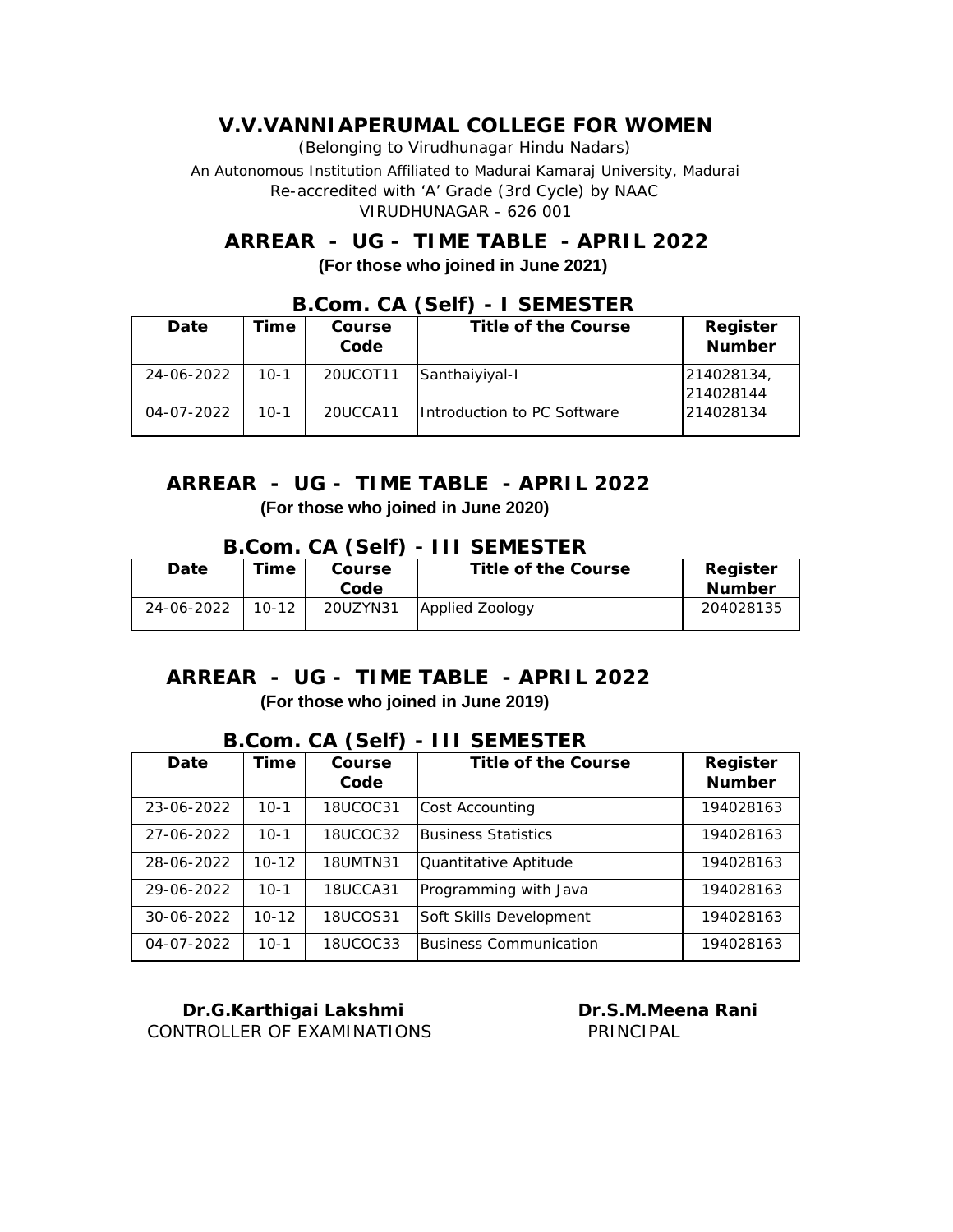**ARREAR - PG - TIME TABLE - APRIL 2022 (For those who joined in June 2021)**

| Date       | Гіmе   | Course Code | Title of the Course                               | Register<br>Number |
|------------|--------|-------------|---------------------------------------------------|--------------------|
| 23-06-2022 | $10-1$ | 20PBAC11    | Management Theory and<br>Organisational Behaviour | 21012106           |

### **I M.B.A. - I SEMESTER**

### **ARREAR - UG - TIME TABLE - APRIL 2022 (For those who joined in June 2019)**

**III B.B.A. - IV SEMESTER**

| Date       | $T$ ime   | Course Code     | Title of the Course        | Register<br>Number |
|------------|-----------|-----------------|----------------------------|--------------------|
| 02-07-2022 | $10 - 12$ | <b>18UENN41</b> | English for Professions-II | 195031139          |